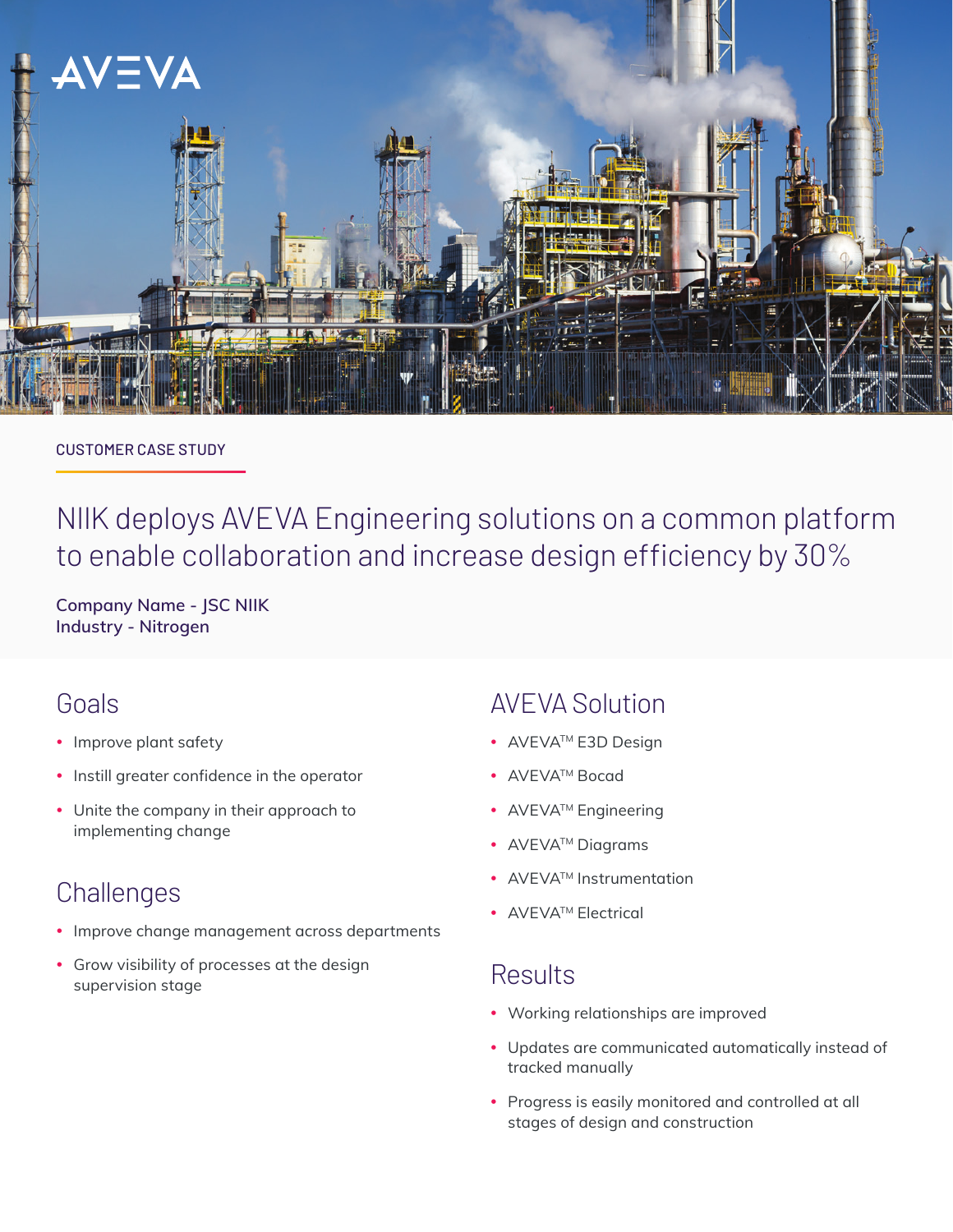**Dzerzhinsk, Russia – NIIK** is a leading engineering company in Russia and former Soviet Union countries, with vast experience in grass-root construction and the revamp of urea plants. The company offers a full range of engineering services, based on its 65 years of experience. These services include laboratory tests, pilot studies, feasibility studies, and the development of Engineering & Design documentation in the field of urea and urea-based fertilisers, as well as detailed engineering for downstream products such as melamine and relative compounds.

#### **Improving change management across departments**

NIIK possesses vast experience in the field of engineering and design, yet the company is as eager as ever to implement innovative technologies to improve and continue development. The goal is not just to undertake a large number of projects, but to organise processes so that these projects are carried out as effectively as possible.

Each change in a project requires collaboration and coordination across multiple teams and disciplines. This collaboration needed to improve, especially in engineering and procurement. Existing working standards were failing to support the company's ambitious goals and were not fit for purpose for a 21st century industry leader.

In particular, the process of updating new information from different design departments was holding up progress and pushing back delivery dates. There were misunderstandings between the design and procurement functions, leading to lost time, impacts on the bottom line, and implications for safety.

**The solution to make it happen**

"IT investments are literally investments in the future. That's how we approach this line in the budget."

- **Oleg Kostin,**  Managing Director - NIIK

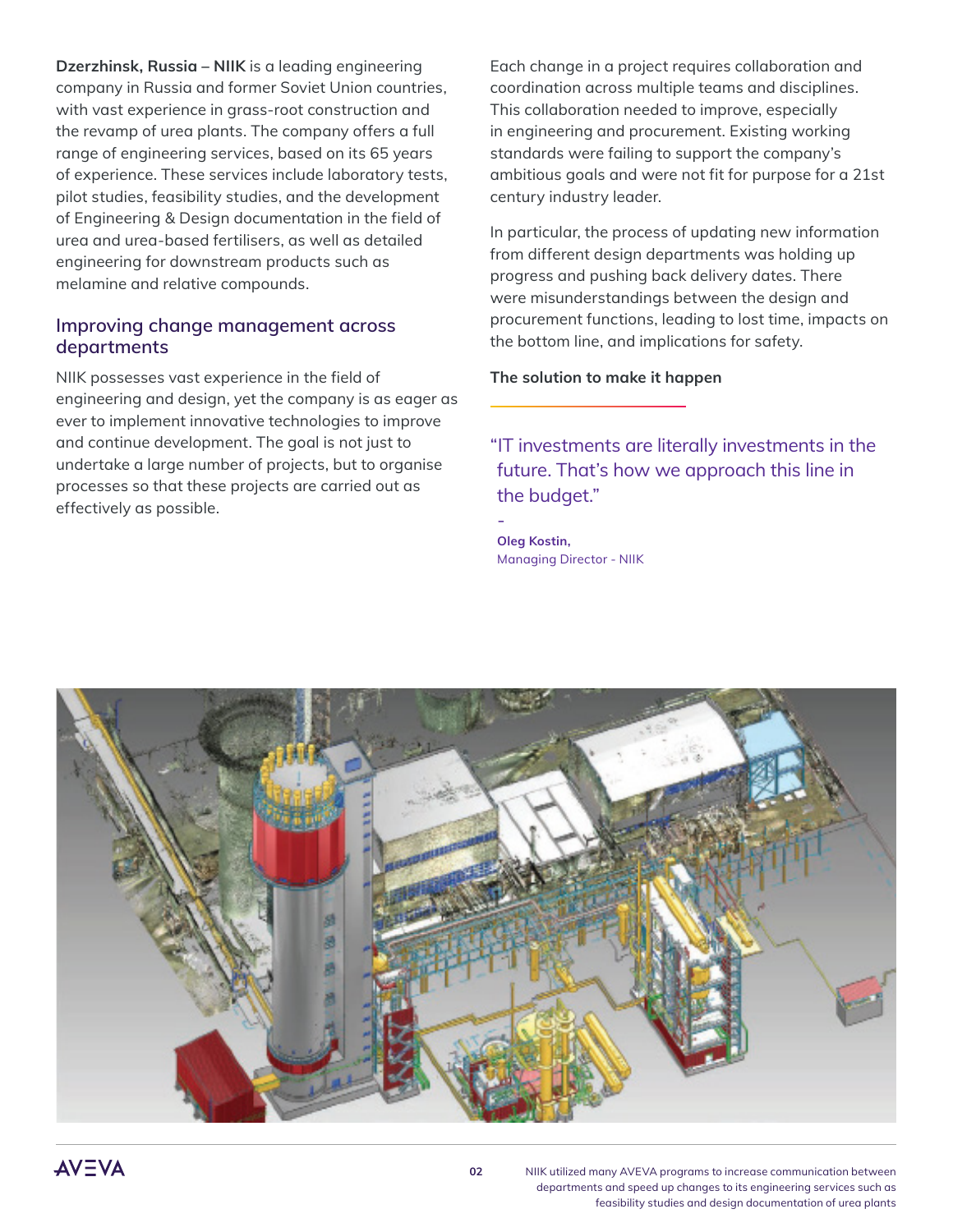To solve this, a common information platform was introduced, both in IT and in ways of operating. Here, updates are communicated automatically instead of being tracked manually. NIIK now has a valuable commodity which provides the right information to the right people at the right time, helping its staff to make informed decisions as they carry out Engineering & Design work. By managing and incorporating changes during the design and construction process, it is now possible to monitor and control progress at all stages.

This major improvement also has an effect on operators, who have more confidence now that their partnership is predictable and their plans reliable. Because they have one common information platform they are in control from the CAPEX phase right through to operations, since processes are transparent and change is seamless. For NIIK this is especially beneficial at the design supervision stage. Executing capital projects is now straightforward, because at the heart of each challenge NIIK now has the ability to make the right decisions at the right time.

#### **Right-first-time design**

With the introduction of AVEVA E3D and laser scanning, NIIK can execute plant projects faster and with less expense. Some of the improvements are dramatic: pipeline specifications have been reduced from three days' work to one hour. Changes as a whole are managed 15% faster, and corrections for collisions and clashes specifically are 50% faster. It is now possible for their designers to work in a true 3D environment which is seamlessly blended with the actual site situation as represented by the laser scan data. This advance removes unexpected errors and rework on site – typically there are zero corrections required from the production team – and ensures that designs are right first time.